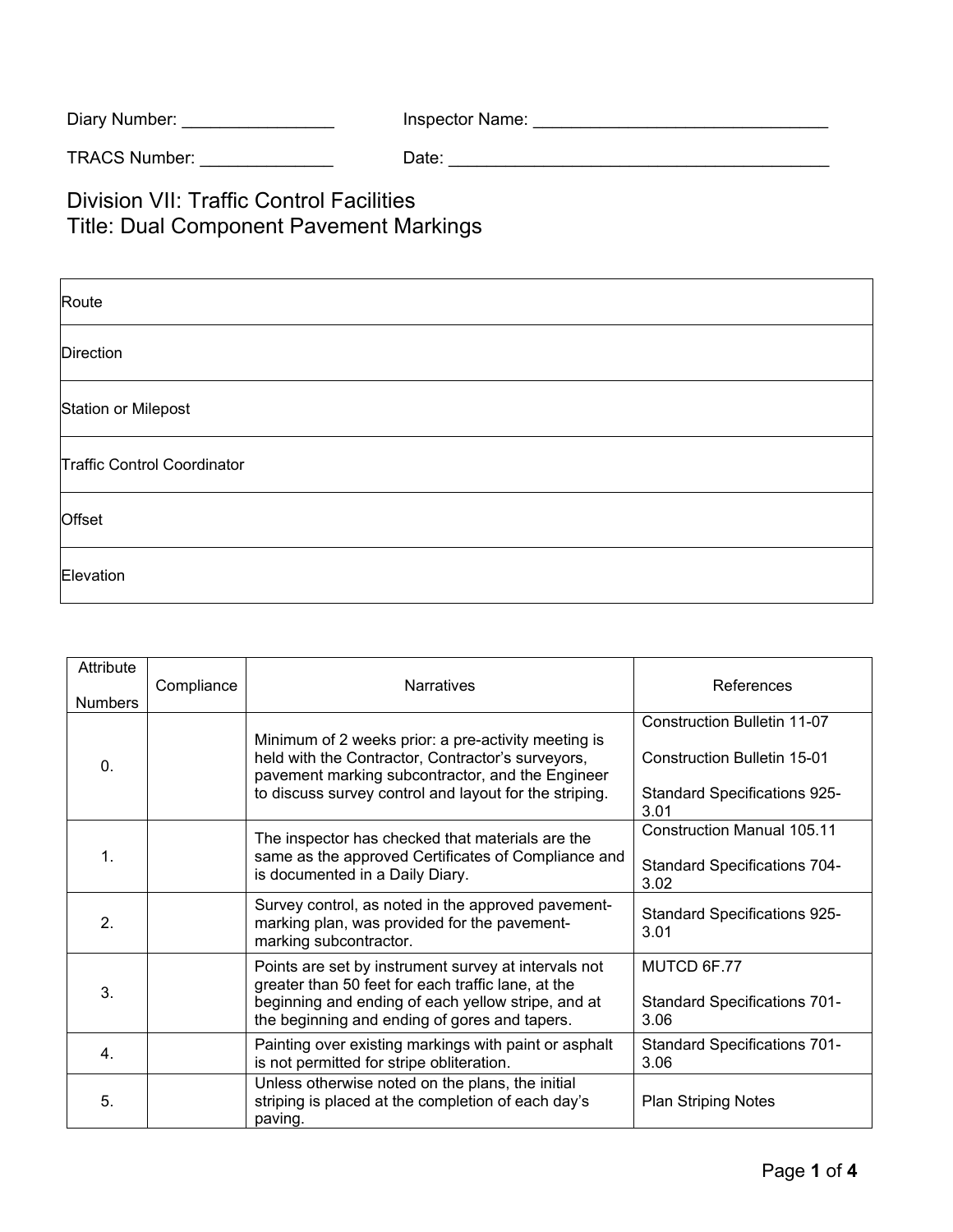| 6.  | On the final lift / friction course, initial striping is<br>placed in the same location as the final striping.                                                                                                                                                                                                    | <b>Plan Striping Notes</b>                                                          |
|-----|-------------------------------------------------------------------------------------------------------------------------------------------------------------------------------------------------------------------------------------------------------------------------------------------------------------------|-------------------------------------------------------------------------------------|
| 7.  | The skips and spacing are the correct length (the gap<br>length is within six inches per 40-foot cycle).                                                                                                                                                                                                          | <b>Standard Specifications 708-</b><br>3.02                                         |
| 8.  | Unless otherwise noted on the plans, the final striping<br>is applied not sooner than 30 calendar days after the<br>placement of the initial painted striping or as specified<br>by the Engineer or project plans.                                                                                                | <b>Construction Bulletin 05-02</b><br><b>Plan Striping Notes</b>                    |
| 9.  | Dual Component Pavement Marking materials are<br>used within one year from the date of manufacture.<br>The month and year of manufacture is clearly marked<br>on all containers. Product MSDS information is<br>attached to material containers. Documented in the<br>Material Lab Coordinator Files.             | <b>Standard Specifications 709-</b><br>2.02                                         |
| 10. | Dual Component Pavement Marking equipment is<br>provided with a metering device to register the<br>accumulated installed pavement marking quantities<br>for each sprayer, each day.                                                                                                                               | <b>Standard Specifications 709-</b><br>3.01                                         |
| 11. | Dual Component Pavement Markings equipment is<br>calibrated and application of materials is periodically<br>spotchecked.                                                                                                                                                                                          | <b>Standard Specifications 709-</b><br>3.02 $(F)(1)$                                |
| 12. | When Double drop method is used, Type "A" and<br>Type "B" beads are not allowed in the same hopper.                                                                                                                                                                                                               | <b>Standard Specifications 709-</b><br>3.01                                         |
| 13. | When applied on new PCCP (Portland Cement<br>Concrete Pavement), all curing compound present is<br>removed by means of a high-pressure water jet or<br>sandblasting at least one inch beyond the width,<br>followed by sweeping and high-pressure air spray.                                                      | <b>Standard Specifications 709-</b><br>3.02(D)                                      |
| 14. | The width of the striping is in accordance with the<br>striping plan. (When plan stripe width is six (6)<br>inches, actual width is 6 to 6 $\frac{1}{2}$ inches; when plan<br>stripe width is 8 inches, width is 8 to 9 inches; when<br>plan stripe width is over 8 inches, width is plan width<br>$±$ ONE inch). | <b>Standard Specifications 709-</b><br>$3.02$ (G)(2)                                |
| 15. | The skips and spacing are the correct length.                                                                                                                                                                                                                                                                     | <b>Plan Striping Notes</b>                                                          |
| 16. | Dual Component Pavement Markings are placed as<br>shown on the plans. Longitudinal stripes are not<br>placed on parallel construction / expansion joints.<br>Stripes should be offset a minimum of ONE inch from<br>joints.                                                                                       | <b>Standard Specifications 709-</b><br>3.02(A)                                      |
| 17. | Dual Component Pavement Markings are applied to<br>new asphaltic concrete pavements a minimum of 30<br>days after the pavement has been placed.                                                                                                                                                                   | <b>Standard Specifications 709-</b><br>3.02(E)                                      |
| 18. | The roadway surface temperature at the time of<br>application is a minimum of 40 degrees F and rising;<br>wind chill factor is not below 35 degrees F, on dry<br>pavement with no standing water, significant surface<br>dampness or dew.                                                                         | <b>Standard Specifications 709-</b><br>3.02(E)                                      |
| 19. | The pavement surface temperatures will be<br>measured each half hour prior to the start of striping<br>and, if critical, every ONE to TWO hours afterward<br>(documented in the Daily Diary).                                                                                                                     | <b>Construction Manual 105.11</b><br><b>Standard Specifications 709-</b><br>3.02(E) |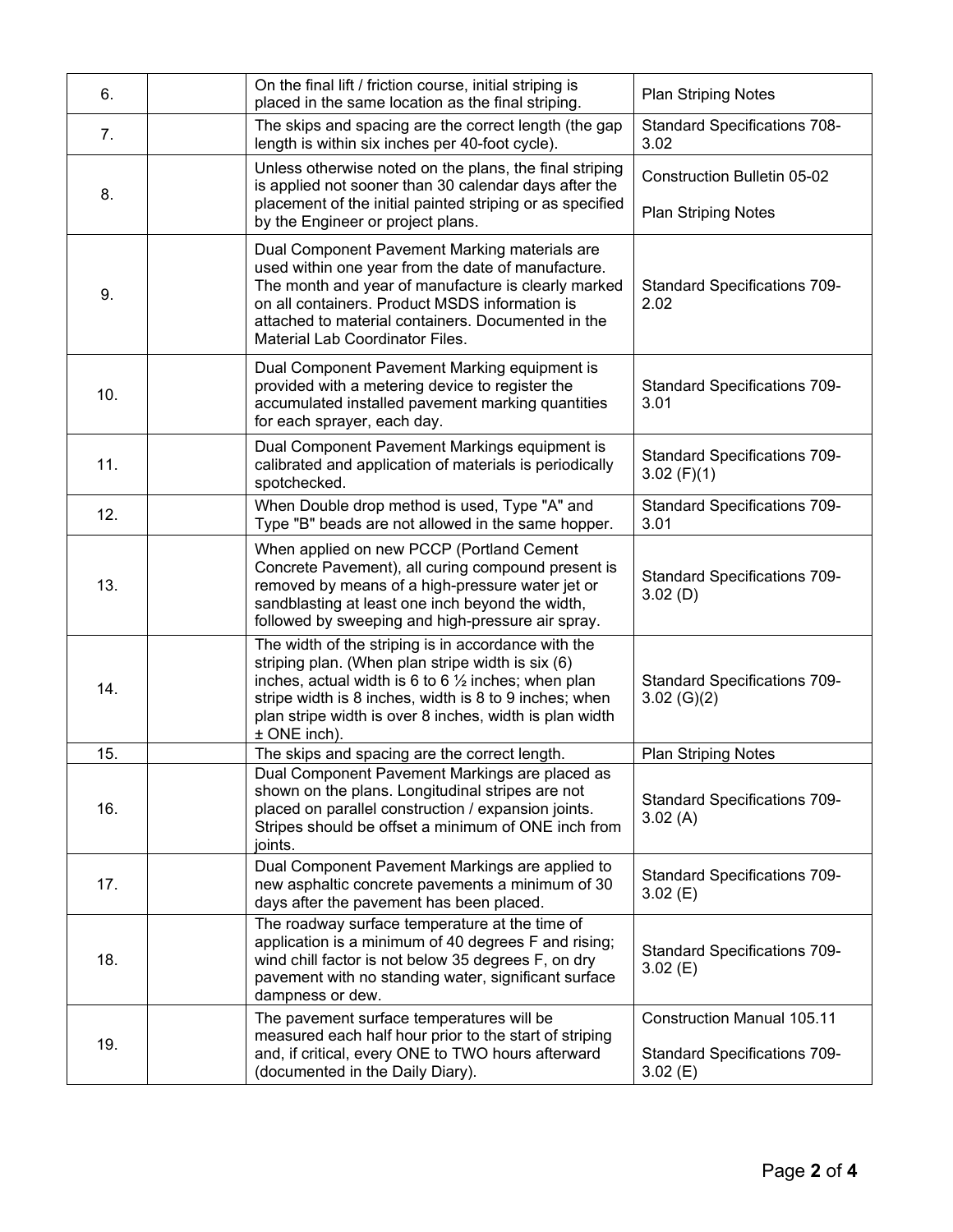| 20. | The pavement surface temperature shall be<br>measured with a standard surface temperature<br>thermometer or an infrared non-contact thermometer.<br>Temperature readings are at the highest elevation.                                                                                                                                                  | <b>Standard Specifications 709-</b><br>3.02(E)                                                         |
|-----|---------------------------------------------------------------------------------------------------------------------------------------------------------------------------------------------------------------------------------------------------------------------------------------------------------------------------------------------------------|--------------------------------------------------------------------------------------------------------|
| 21. | Prior to the start of all marking application operations,<br>the film thickness, width and bead application rates<br>are calibrated in the presence of the Engineer.                                                                                                                                                                                    | <b>Standard Specifications 709-</b><br>3.02(F)(1)                                                      |
| 22. | Both the Contractor and Engineer make spot checks<br>of the applied wet film thickness throughout the day.<br>(Random spot checks of the paint thickness will also<br>be made to ensure conformance with the required<br>criteria.)                                                                                                                     | <b>Standard Specifications 709-</b><br>3.02 $(F)(1)$                                                   |
| 23. | The contractor provides two sample plates (4 inch by<br>12 inches) from the test strip. The plates indicate<br>date, project number, project name, thickness, and<br>bead application rate and contractor name on the<br>back. Plates are tested per Subsection 709-2.02(J).<br>All calibration activities are done in the presence of<br>the Engineer. | <b>Standard Specifications 709-</b><br>2.02(J)<br><b>Standard Specifications 709-</b><br>$3.02$ (F)(2) |
| 24. | Markings on PCCP placed at elevations less than<br>4,000 feet have a minimum thickness of 0.025<br>inches, with bead application at the rate of 9 pounds<br>of Type "A" glass beads per gallon of paint, followed<br>immediately with 9 pounds of Type "B" glass beads<br>per gallon of paint.                                                          | <b>Standard Specifications 709-</b><br>3.02(G)(1)                                                      |
| 25. | Markings on PCCP placed at elevations equal to or<br>above 4,000 feet have a minimum thickness of 0.025<br>inch with a bead application rate of 9 pounds of Type<br>A glass beads per gallon of paint, followed<br>immediately with 24 pounds of Type "B" glass beads<br>per gallon of paint.                                                           | <b>Standard Specifications 709-</b><br>3.02(G)(1)                                                      |
| 26. | The Org is responsible for testing retro-reflectance of<br>striping, documenting all readings by offset, station<br>and lane in Daily Diaries.                                                                                                                                                                                                          | <b>Construction Manual 105.11</b>                                                                      |
| 27. | Traffic Operation Section was provided reflectance<br>readings to determine if a reapplication is required.                                                                                                                                                                                                                                             | <b>Construction Bulletin 11-03</b>                                                                     |
| 28. | Samples were taken for non-reflective markers (one<br>per lot or type), and for reflective markers (three<br>markers each lot).                                                                                                                                                                                                                         | <b>Material Testing Manual Series</b><br>900 Appendix C<br><b>Standard Specifications 706-</b><br>2.01 |
| 29. | Raised pavement markers are applied on a surface<br>free of dirt, existing lines, curing compound, grease,<br>oil, moisture, loose or unsound layers and any other<br>material, which could adversely affect the bond of the<br>adhesive roadway surface.                                                                                               | <b>Standard Specifications 706-3</b>                                                                   |
| 30. | Raised pavement markers are applied on roadway<br>surface with the air temperature a minimum of 40<br>degrees F and rising (weather not foggy or rainy).                                                                                                                                                                                                | Standard Specifications 706-3                                                                          |
| 31. | Raised pavement markers are applied on a line<br>approved by the Engineer and in such manner that<br>the reflective face of the markers is perpendicular to a<br>line parallel to the roadway centerline.                                                                                                                                               | <b>Standard Specifications 706-3</b>                                                                   |
| 32. | No pavement markers were installed over longitudinal<br>or transverse joints of the pavement surface.                                                                                                                                                                                                                                                   | Standard Specifications 706-3                                                                          |